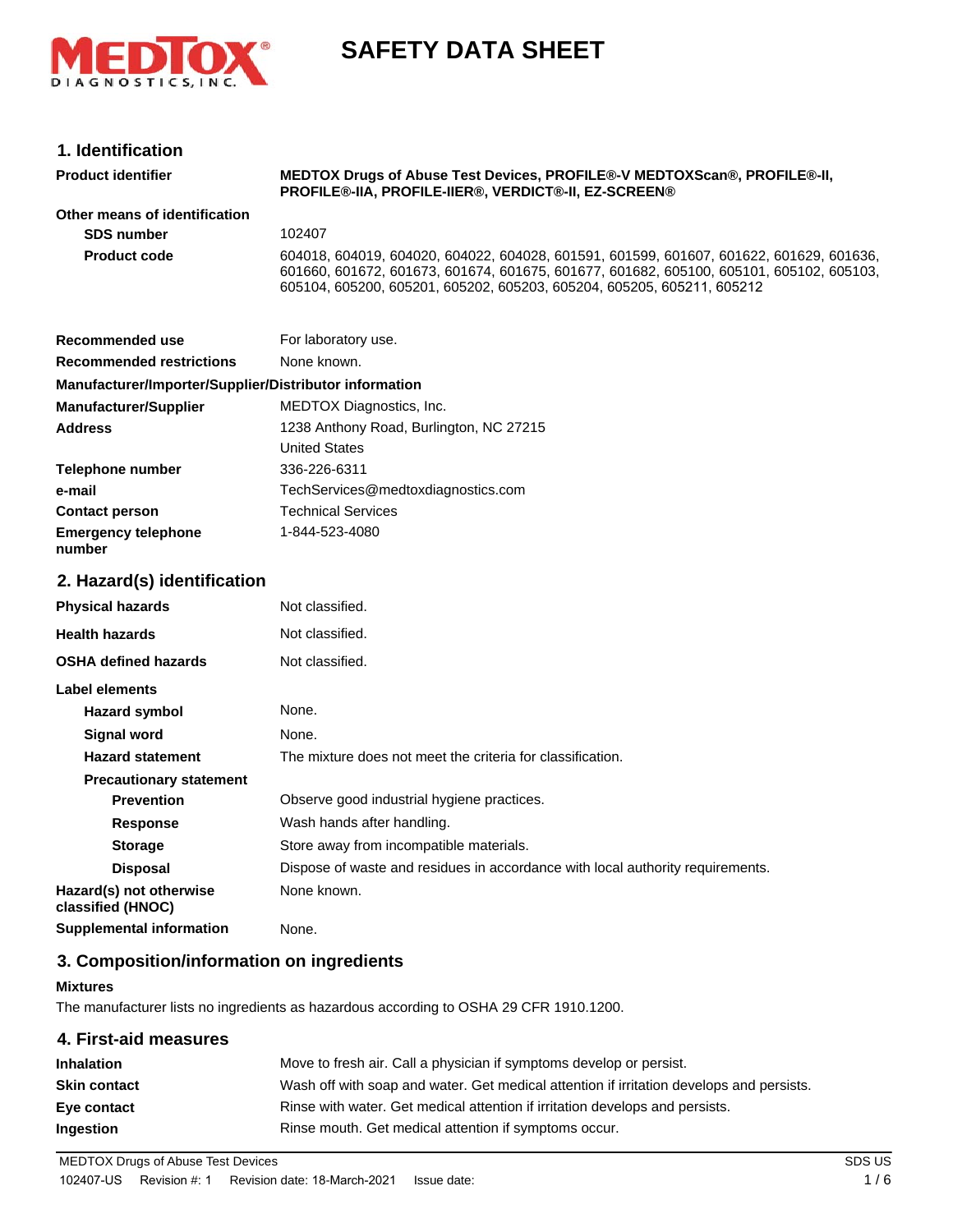| <b>Most important</b><br>symptoms/effects, acute and<br>delayed              | Under normal conditions of intended use, this product is not expected to be a health risk.                          |
|------------------------------------------------------------------------------|---------------------------------------------------------------------------------------------------------------------|
| Indication of immediate<br>medical attention and special<br>treatment needed | Treat symptomatically.                                                                                              |
| <b>General information</b>                                                   | Ensure that medical personnel are aware of the material(s) involved, and take precautions to<br>protect themselves. |
| 5. Fire-fighting measures                                                    |                                                                                                                     |
| Suitable extinguishing media                                                 | Water fog. Foam. Dry chemical powder. Carbon dioxide (CO2).                                                         |
| Unsuitable extinguishing<br>media                                            | Do not use water jet as an extinguisher, as this will spread the fire.                                              |
| Specific hazards arising from<br>the chemical                                | During fire, gases hazardous to health may be formed.                                                               |
| Special protective equipment<br>and precautions for firefighters             | Self-contained breathing apparatus and full protective clothing must be worn in case of fire.                       |
| <b>Fire fighting</b><br>equipment/instructions                               | Use water spray to cool unopened containers.                                                                        |
| <b>Specific methods</b>                                                      | Use standard firefighting procedures and consider the hazards of other involved materials.                          |
| <b>General fire hazards</b>                                                  | No unusual fire or explosion hazards noted.                                                                         |

#### **6. Accidental release measures**

| <b>Personal precautions,</b><br>protective equipment and<br>emergency procedures | Keep unnecessary personnel away. For personal protection, see section 8 of the SDS.                                            |
|----------------------------------------------------------------------------------|--------------------------------------------------------------------------------------------------------------------------------|
| Methods and materials for<br>containment and cleaning up                         | Sweep up or gather material and place in appropriate container for disposal. For waste disposal,<br>see section 13 of the SDS. |
| <b>Environmental precautions</b>                                                 | Avoid discharge into drains, water courses or onto the ground.                                                                 |

#### **7. Handling and storage**

**Precautions for safe handling** Observe good industrial hygiene practices. Store in original tightly closed container. Store away from incompatible materials (see Section 10 of the SDS). **Conditions for safe storage, including any incompatibilities**

# **8. Exposure controls/personal protection**

| <b>Occupational exposure limits</b>              | No exposure limits noted for ingredient(s).                                                                                                                                                                                 |
|--------------------------------------------------|-----------------------------------------------------------------------------------------------------------------------------------------------------------------------------------------------------------------------------|
| <b>Biological limit values</b>                   | No biological exposure limits noted for the ingredient(s).                                                                                                                                                                  |
| Appropriate engineering<br>controls              | General ventilation normally adequate.                                                                                                                                                                                      |
|                                                  | Individual protection measures, such as personal protective equipment                                                                                                                                                       |
| <b>Eye/face protection</b>                       | If contact is likely, safety glasses with side shields are recommended.                                                                                                                                                     |
| <b>Skin protection</b><br><b>Hand protection</b> | Wear appropriate chemical resistant gloves.                                                                                                                                                                                 |
| <b>Skin protection</b>                           |                                                                                                                                                                                                                             |
| <b>Other</b>                                     | Wear suitable protective clothing.                                                                                                                                                                                          |
| <b>Respiratory protection</b>                    | None under normal conditions.                                                                                                                                                                                               |
| <b>Thermal hazards</b>                           | Wear appropriate thermal protective clothing, when necessary.                                                                                                                                                               |
| <b>General hygiene</b><br>considerations         | Always observe good personal hygiene measures, such as washing after handling the material<br>and before eating, drinking, and/or smoking. Routinely wash work clothing and protective<br>equipment to remove contaminants. |

#### **9. Physical and chemical properties**

| Appearance                         |                                                                      |        |  |
|------------------------------------|----------------------------------------------------------------------|--------|--|
| <b>Physical state</b>              | Solid.                                                               |        |  |
| Form                               | Laminated test strips in a plastic cassette packaged in a foil pouch |        |  |
| Color                              | White.                                                               |        |  |
| MEDTOX Drugs of Abuse Test Devices |                                                                      | SDS US |  |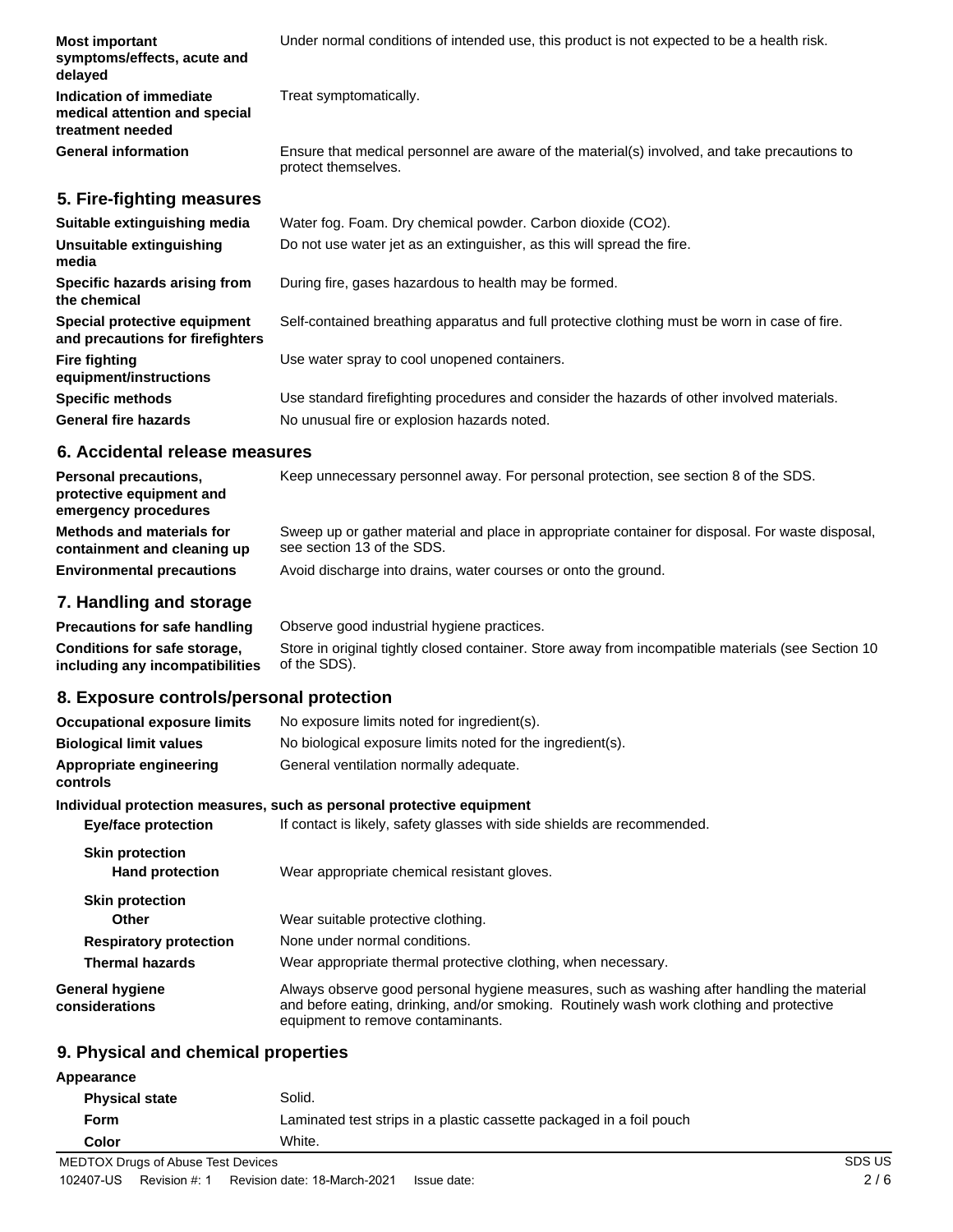| Odor                                              | None.                                                                                                                                                                                                                                                       |
|---------------------------------------------------|-------------------------------------------------------------------------------------------------------------------------------------------------------------------------------------------------------------------------------------------------------------|
| <b>Odor threshold</b>                             | Not available.                                                                                                                                                                                                                                              |
| рH                                                | Not applicable.                                                                                                                                                                                                                                             |
| Melting point/freezing point                      | Not available.                                                                                                                                                                                                                                              |
| Initial boiling point and boiling<br>range        | Not applicable.                                                                                                                                                                                                                                             |
| <b>Flash point</b>                                | Not applicable.                                                                                                                                                                                                                                             |
| <b>Evaporation rate</b>                           | Not applicable.                                                                                                                                                                                                                                             |
| Flammability (solid, gas)                         | Will burn if involved in a fire.                                                                                                                                                                                                                            |
| Upper/lower flammability or explosive limits      |                                                                                                                                                                                                                                                             |
| <b>Flammability limit - lower</b><br>(%)          | Not applicable.                                                                                                                                                                                                                                             |
| <b>Flammability limit - upper</b><br>(%)          | Not applicable.                                                                                                                                                                                                                                             |
| Explosive limit - lower (%)                       | Not applicable.                                                                                                                                                                                                                                             |
| Explosive limit - upper (%)                       | Not applicable.                                                                                                                                                                                                                                             |
| Vapor pressure                                    | Not applicable.                                                                                                                                                                                                                                             |
| Vapor density                                     | Not applicable.                                                                                                                                                                                                                                             |
| <b>Relative density</b>                           | Not available.                                                                                                                                                                                                                                              |
| Solubility(ies)                                   |                                                                                                                                                                                                                                                             |
| <b>Solubility (water)</b>                         | Not applicable.                                                                                                                                                                                                                                             |
| <b>Partition coefficient</b><br>(n-octanol/water) | Not applicable.                                                                                                                                                                                                                                             |
| <b>Auto-ignition temperature</b>                  | Not applicable.                                                                                                                                                                                                                                             |
| <b>Decomposition temperature</b>                  | Not available.                                                                                                                                                                                                                                              |
| <b>Viscosity</b>                                  | Not applicable.                                                                                                                                                                                                                                             |
| <b>Other information</b>                          | Tests for one or more of the following as labeled: Amphetamine, Barbiturates, Benzodiazepines,<br>Buprenorphine, Cocaine, Methadone, Methamphetamine, Opiates, Oxycodone, Phencyclidine,<br>Propoxyphene, THC (Cannabinoids) and Tricyclic Antidepressants. |
| <b>Bulk density</b>                               | Not applicable.                                                                                                                                                                                                                                             |
| <b>Explosive properties</b>                       | Not explosive.                                                                                                                                                                                                                                              |
| <b>Oxidizing properties</b>                       | Not oxidizing.                                                                                                                                                                                                                                              |
| VOC                                               | Not applicable.                                                                                                                                                                                                                                             |

# **10. Stability and reactivity**

| <b>Reactivity</b>                            | The product is stable and non-reactive under normal conditions of use, storage and transport. |
|----------------------------------------------|-----------------------------------------------------------------------------------------------|
| <b>Chemical stability</b>                    | Material is stable under normal conditions.                                                   |
| <b>Possibility of hazardous</b><br>reactions | No dangerous reaction known under conditions of normal use.                                   |
| <b>Conditions to avoid</b>                   | Contact with incompatible materials.                                                          |
| Incompatible materials                       | Strong oxidizing agents.                                                                      |
| <b>Hazardous decomposition</b><br>products   | No hazardous decomposition products are known.                                                |

# **11. Toxicological information**

#### **Information on likely routes of exposure**

| <b>Inhalation</b>                                                                  | No adverse effects due to inhalation are expected.                                     |
|------------------------------------------------------------------------------------|----------------------------------------------------------------------------------------|
| <b>Skin contact</b>                                                                | Prolonged skin contact may cause temporary irritation.                                 |
| Eye contact                                                                        | Direct contact with eyes may cause temporary irritation.                               |
| Ingestion                                                                          | Expected to be a low ingestion hazard.                                                 |
| Symptoms related to the<br>physical, chemical and<br>toxicological characteristics | Under normal conditions of intended use, this material does not pose a risk to health. |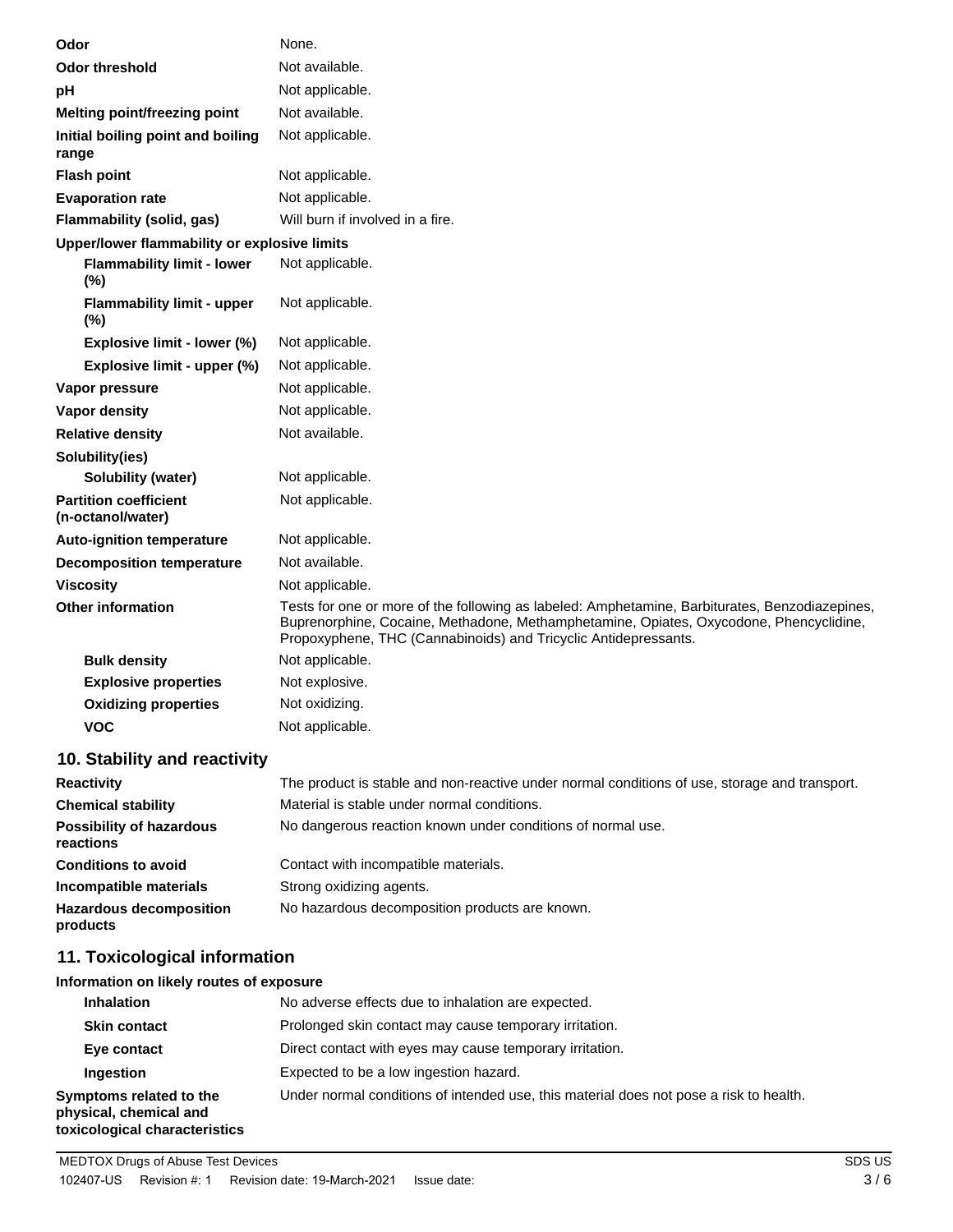| Information on toxicological effects                  |                                                                                                                                                                                                       |
|-------------------------------------------------------|-------------------------------------------------------------------------------------------------------------------------------------------------------------------------------------------------------|
| <b>Acute toxicity</b>                                 | Not expected to be acutely toxic.                                                                                                                                                                     |
| <b>Skin corrosion/irritation</b>                      | Prolonged skin contact may cause temporary irritation.                                                                                                                                                |
| Serious eye damage/eye<br><i>irritation</i>           | Direct contact with eyes may cause temporary irritation.                                                                                                                                              |
| Respiratory or skin sensitization                     |                                                                                                                                                                                                       |
| <b>Respiratory sensitization</b>                      | Not a respiratory sensitizer.                                                                                                                                                                         |
| <b>Skin sensitization</b>                             | This product is not expected to cause skin sensitization.                                                                                                                                             |
| Germ cell mutagenicity                                | No data available to indicate product or any components present at greater than 0.1% are<br>mutagenic or genotoxic.                                                                                   |
| Carcinogenicity                                       | This product is not considered to be a carcinogen by IARC, ACGIH, NTP, or OSHA.                                                                                                                       |
|                                                       | <b>IARC Monographs. Overall Evaluation of Carcinogenicity</b>                                                                                                                                         |
| Not listed.                                           |                                                                                                                                                                                                       |
| <b>NTP Report on Carcinogens</b>                      |                                                                                                                                                                                                       |
| Not listed.                                           |                                                                                                                                                                                                       |
| Not regulated.                                        | OSHA Specifically Regulated Substances (29 CFR 1910.1001-1050)                                                                                                                                        |
| <b>Reproductive toxicity</b>                          | This product is not expected to cause reproductive or developmental effects.                                                                                                                          |
| Specific target organ toxicity -<br>single exposure   | Not classified.                                                                                                                                                                                       |
| Specific target organ toxicity -<br>repeated exposure | Not classified.                                                                                                                                                                                       |
| <b>Aspiration hazard</b>                              | Not an aspiration hazard.                                                                                                                                                                             |
| 12. Ecological information                            |                                                                                                                                                                                                       |
| <b>Ecotoxicity</b>                                    | The product is not classified as environmentally hazardous. However, this does not exclude the<br>possibility that large or frequent spills can have a harmful or damaging effect on the environment. |
| <b>Persistence and degradability</b>                  | No data is available on the degradability of this product.                                                                                                                                            |
|                                                       |                                                                                                                                                                                                       |

**Bioaccumulative potential** No data available. **Mobility in soil** No data available. **Other adverse effects** No other adverse environmental effects (e.g. ozone depletion, photochemical ozone creation potential, endocrine disruption, global warming potential) are expected from this component.

# **13. Disposal considerations**

| <b>Disposal instructions</b>             | Collect and reclaim or dispose in sealed containers at licensed waste disposal site.                                                                                                                                   |  |
|------------------------------------------|------------------------------------------------------------------------------------------------------------------------------------------------------------------------------------------------------------------------|--|
| Local disposal regulations               | Dispose in accordance with all applicable regulations.                                                                                                                                                                 |  |
| Hazardous waste code                     | The waste code should be assigned in discussion between the user, the producer and the waste<br>disposal company.                                                                                                      |  |
| Waste from residues / unused<br>products | Dispose of in accordance with local regulations. Empty containers or liners may retain some<br>product residues. This material and its container must be disposed of in a safe manner (see:<br>Disposal instructions). |  |
| Contaminated packaging                   | Since emptied containers may retain product residue, follow label warnings even after container is<br>emptied. Empty containers should be taken to an approved waste handling site for recycling or<br>disposal.       |  |

#### **14. Transport information**

#### **DOT**

Not regulated as dangerous goods.

#### **IATA**

Not regulated as dangerous goods.

#### **IMDG**

Not regulated as dangerous goods.

# **Transport in bulk according to** Not applicable.

**Annex II of MARPOL 73/78 and**

# **the IBC Code**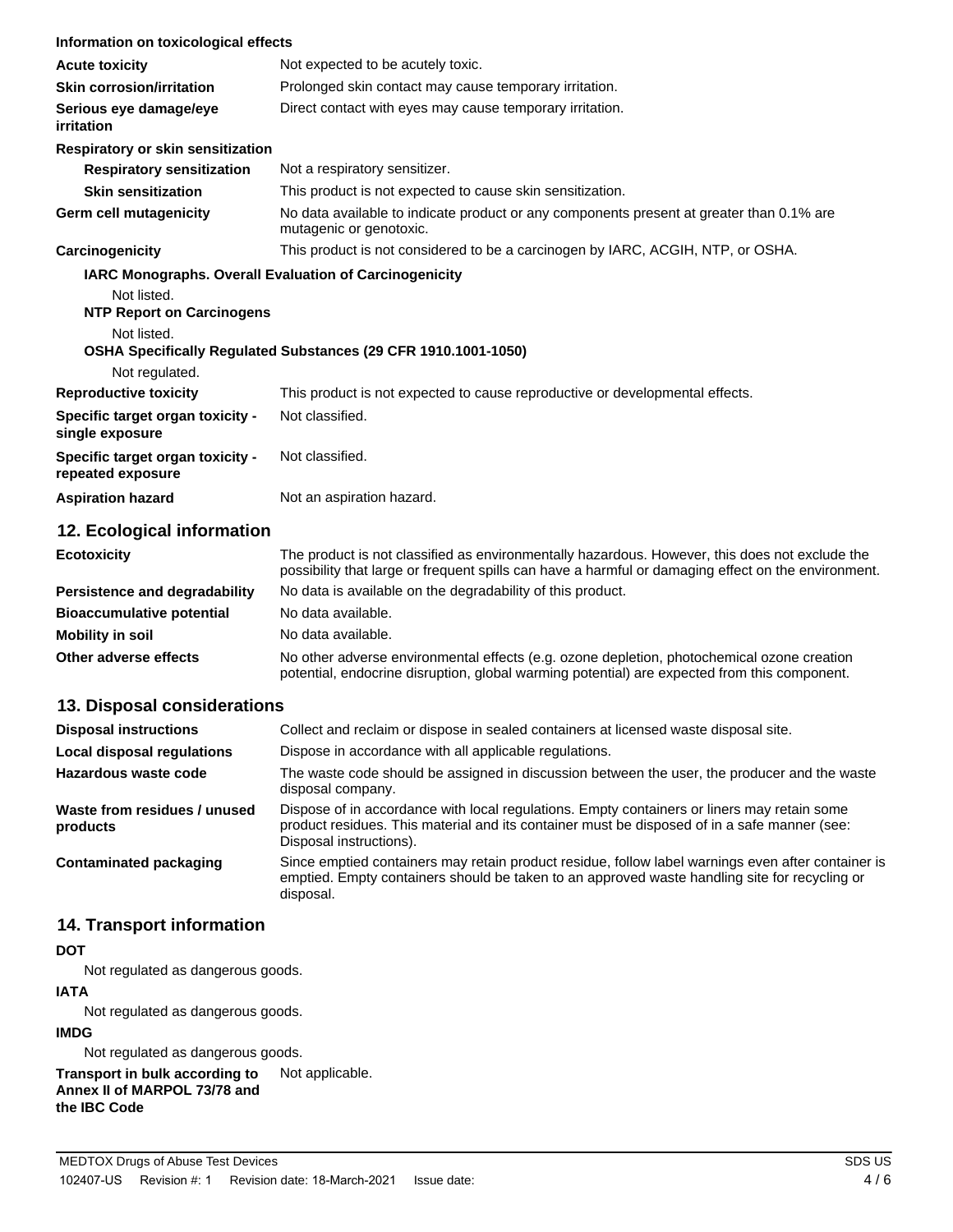#### **15. Regulatory information**

| US federal regulations                                                  | This product is not known to be a "Hazardous Chemical" as defined by the OSHA Hazard<br>Communication Standard, 29 CFR 1910.1200.                                                                 |                        |
|-------------------------------------------------------------------------|---------------------------------------------------------------------------------------------------------------------------------------------------------------------------------------------------|------------------------|
|                                                                         | TSCA Section 12(b) Export Notification (40 CFR 707, Subpt. D)                                                                                                                                     |                        |
| Not regulated.                                                          |                                                                                                                                                                                                   |                        |
|                                                                         | OSHA Specifically Regulated Substances (29 CFR 1910.1001-1050)                                                                                                                                    |                        |
| Not regulated.<br><b>CERCLA Hazardous Substance List (40 CFR 302.4)</b> |                                                                                                                                                                                                   |                        |
| Not listed.                                                             |                                                                                                                                                                                                   |                        |
|                                                                         |                                                                                                                                                                                                   |                        |
| <b>Hazard categories</b>                                                | Superfund Amendments and Reauthorization Act of 1986 (SARA)<br>Immediate Hazard - No                                                                                                              |                        |
|                                                                         | Delayed Hazard - No                                                                                                                                                                               |                        |
|                                                                         | Fire Hazard - No                                                                                                                                                                                  |                        |
|                                                                         | Pressure Hazard - No<br>Reactivity Hazard - No                                                                                                                                                    |                        |
|                                                                         |                                                                                                                                                                                                   |                        |
| SARA 302 Extremely hazardous substance<br>Not listed.                   |                                                                                                                                                                                                   |                        |
|                                                                         |                                                                                                                                                                                                   |                        |
| SARA 311/312 Hazardous<br>chemical                                      | No                                                                                                                                                                                                |                        |
|                                                                         |                                                                                                                                                                                                   |                        |
| SARA 313 (TRI reporting)<br>Not regulated.                              |                                                                                                                                                                                                   |                        |
|                                                                         |                                                                                                                                                                                                   |                        |
| <b>Other federal regulations</b>                                        |                                                                                                                                                                                                   |                        |
|                                                                         | Clean Air Act (CAA) Section 112 Hazardous Air Pollutants (HAPs) List                                                                                                                              |                        |
| Not regulated.                                                          | Clean Air Act (CAA) Section 112(r) Accidental Release Prevention (40 CFR 68.130)                                                                                                                  |                        |
| Not regulated.                                                          |                                                                                                                                                                                                   |                        |
| <b>Safe Drinking Water Act</b><br>(SDWA)                                | Not regulated.                                                                                                                                                                                    |                        |
| <b>US state regulations</b>                                             |                                                                                                                                                                                                   |                        |
| US. Massachusetts RTK - Substance List                                  |                                                                                                                                                                                                   |                        |
| Not regulated.                                                          |                                                                                                                                                                                                   |                        |
|                                                                         | US. New Jersey Worker and Community Right-to-Know Act                                                                                                                                             |                        |
| Not listed.                                                             |                                                                                                                                                                                                   |                        |
|                                                                         | US. Pennsylvania Worker and Community Right-to-Know Law                                                                                                                                           |                        |
| Not listed.                                                             |                                                                                                                                                                                                   |                        |
| US. Rhode Island RTK                                                    |                                                                                                                                                                                                   |                        |
| Not regulated.                                                          |                                                                                                                                                                                                   |                        |
| US. California Proposition 65                                           |                                                                                                                                                                                                   |                        |
|                                                                         | California Safe Drinking Water and Toxic Enforcement Act of 1986 (Proposition 65): This material is not known to contain<br>any chemicals currently listed as carcinogens or reproductive toxins. |                        |
| <b>International Inventories</b>                                        |                                                                                                                                                                                                   |                        |
| Country(s) or region                                                    | Inventory name                                                                                                                                                                                    | On inventory (yes/no)* |
| Australia                                                               | Australian Inventory of Chemical Substances (AICS)                                                                                                                                                | Yes                    |
| Canada                                                                  | Domestic Substances List (DSL)                                                                                                                                                                    | Yes                    |
| Canada                                                                  | Non-Domestic Substances List (NDSL)                                                                                                                                                               | No                     |
| China                                                                   | Inventory of Existing Chemical Substances in China (IECSC)                                                                                                                                        | Yes                    |
| Europe                                                                  | European Inventory of Existing Commercial Chemical<br>Substances (EINECS)                                                                                                                         | Yes                    |
| Europe                                                                  | European List of Notified Chemical Substances (ELINCS)                                                                                                                                            | No                     |
| Japan                                                                   | Inventory of Existing and New Chemical Substances (ENCS)                                                                                                                                          | Yes                    |
| Korea                                                                   | Existing Chemicals List (ECL)                                                                                                                                                                     | Yes                    |
| New Zealand                                                             | New Zealand Inventory                                                                                                                                                                             | Yes                    |

Philippine Inventory of Chemicals and Chemical Substances Philippines Yes

(PICCS)